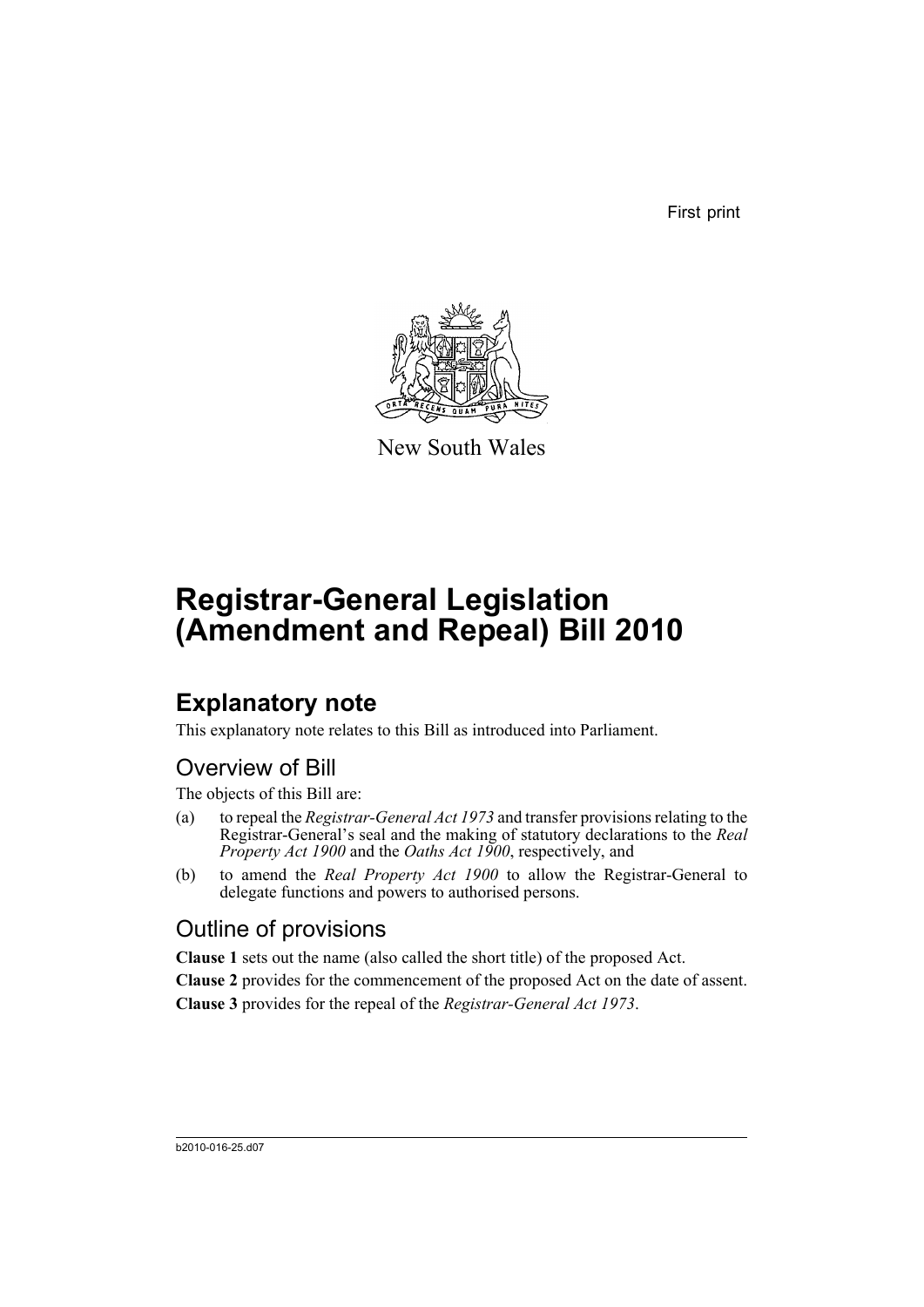Registrar-General Legislation (Amendment and Repeal) Bill 2010

Explanatory note

#### **Schedule 1 Amendment of Acts**

**Schedule 1.1** amends section 21 of the *Interpretation Act 1987* to include a definition for *Registrar-General*. That section defines certain terms and expressions that are commonly used in Acts and instruments.

**Schedule 1.2** amends the *Oaths Act 1900* to provide that statutory declarations may be made before the Registrar-General or a Deputy Registrar-General.

Currently, section 5 of the *Registrar-General Act 1973* (which is repealed by the proposed Act) provides that a statutory declaration may be made before the Registrar-General or a Deputy Registrar-General.

**Schedule 1.3** inserts proposed section 4A into the *Real Property Act 1900*. The proposed section provides for the delegation of the functions of the Registrar-General and for the use of the Registrar-General's seal.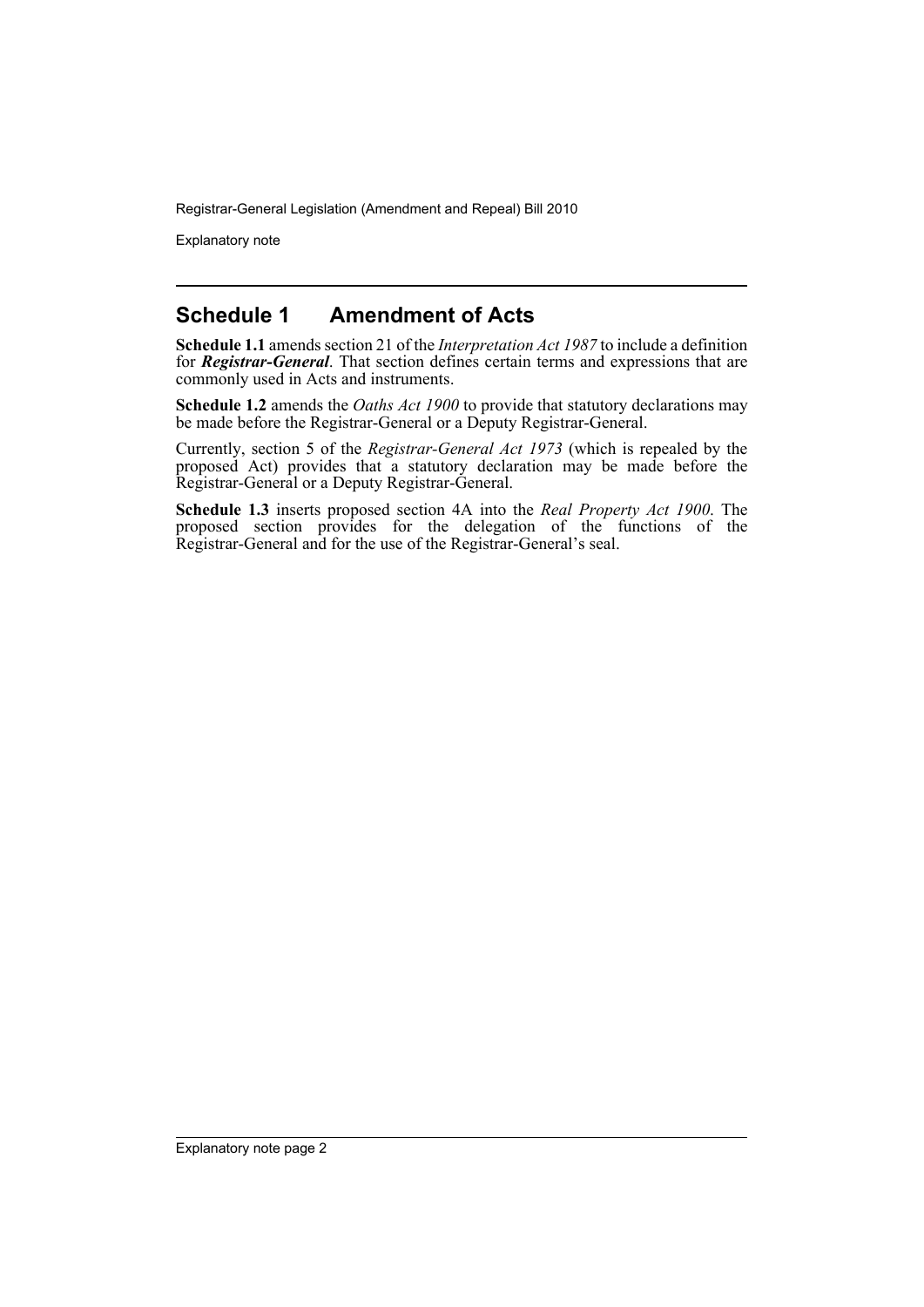First print



New South Wales

# **Registrar-General Legislation (Amendment and Repeal) Bill 2010**

### **Contents**

|   |                                            | Page |
|---|--------------------------------------------|------|
|   | Name of Act                                |      |
| 2 | Commencement                               |      |
| 3 | Repeal of Registrar-General Act 1973 No 67 |      |
|   | Schedule 1 Amendment of Acts               |      |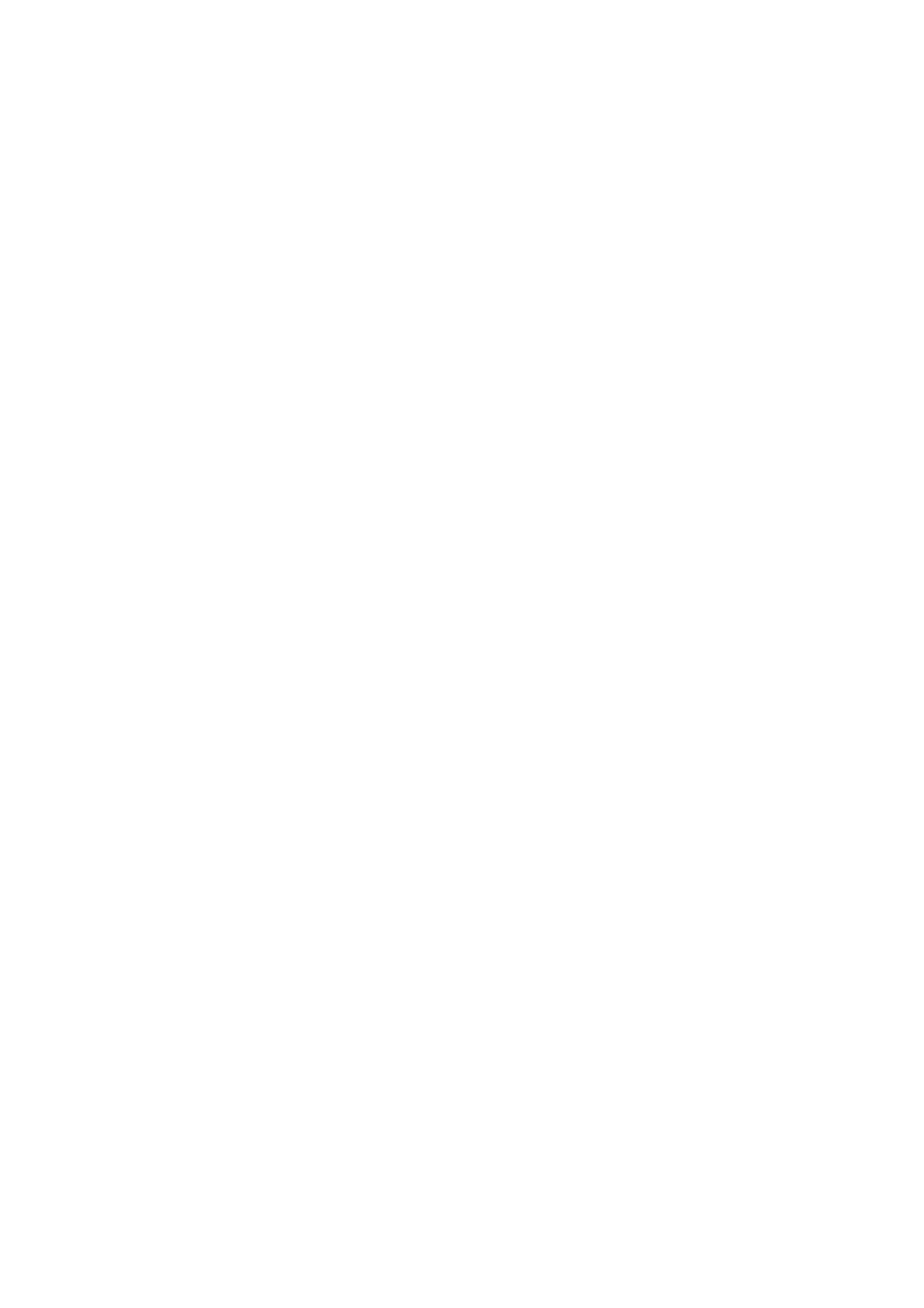

New South Wales

## **Registrar-General Legislation (Amendment and Repeal) Bill 2010**

No , 2010

#### **A Bill for**

An Act to amend the *Real Property Act 1900* to provide for the delegation of the Registrar-General's functions; to repeal the *Registrar-General Act 1973* and transfer certain provisions to other Acts; and for other purposes.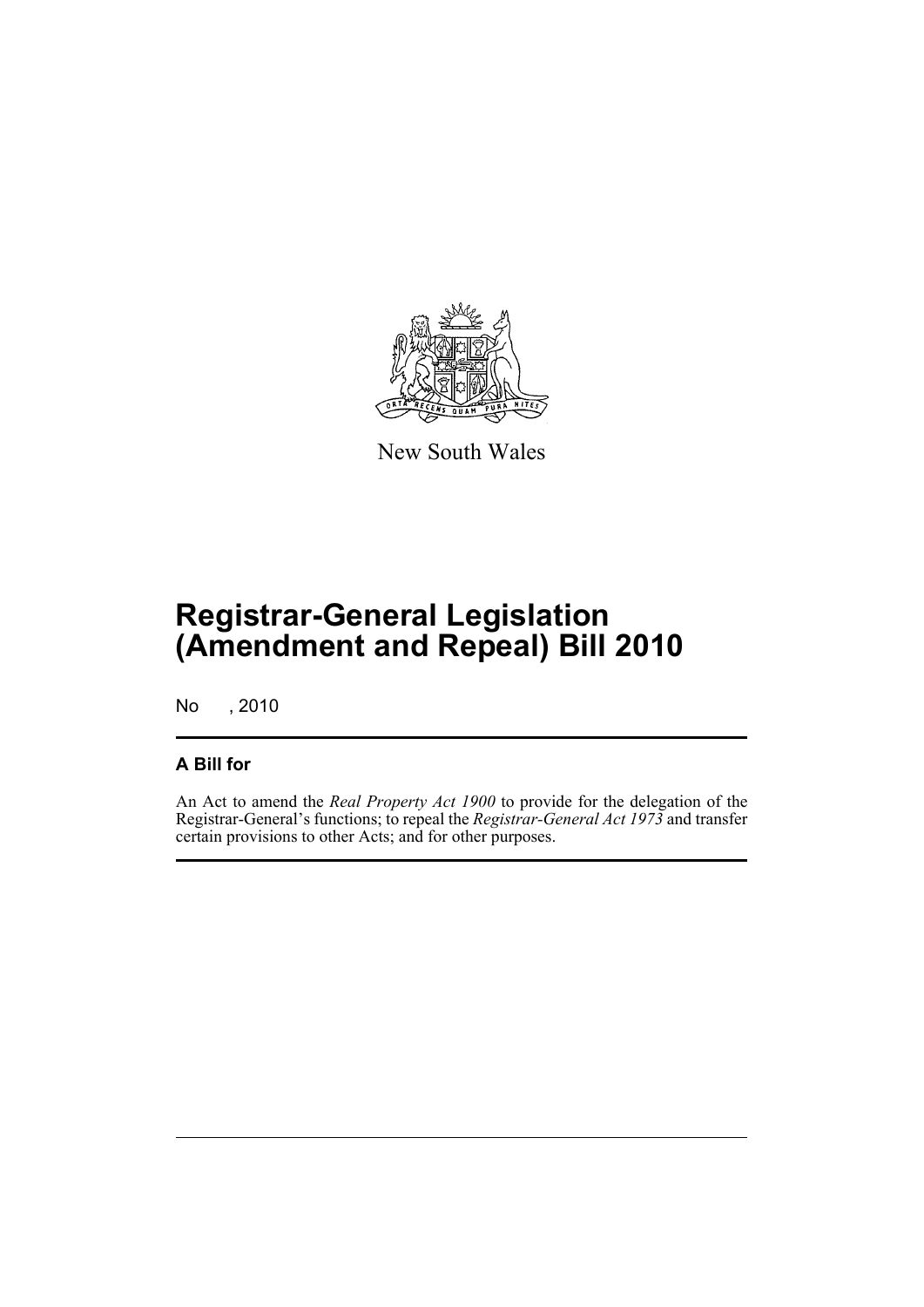<span id="page-5-2"></span><span id="page-5-1"></span><span id="page-5-0"></span>

|   | The Legislature of New South Wales enacts:                                        | 1              |
|---|-----------------------------------------------------------------------------------|----------------|
|   | Name of Act                                                                       | $\overline{2}$ |
|   | This Act is the Registrar-General Legislation (Amendment and Repeal)<br>Act 2010. | 3              |
|   | <b>Commencement</b>                                                               | 5              |
|   | This Act commences on the date of assent to this Act.                             | 6              |
| 3 | Repeal of Registrar-General Act 1973 No 67                                        | 7              |
|   | The Registrar-General Act 1973 is repealed.                                       | 8              |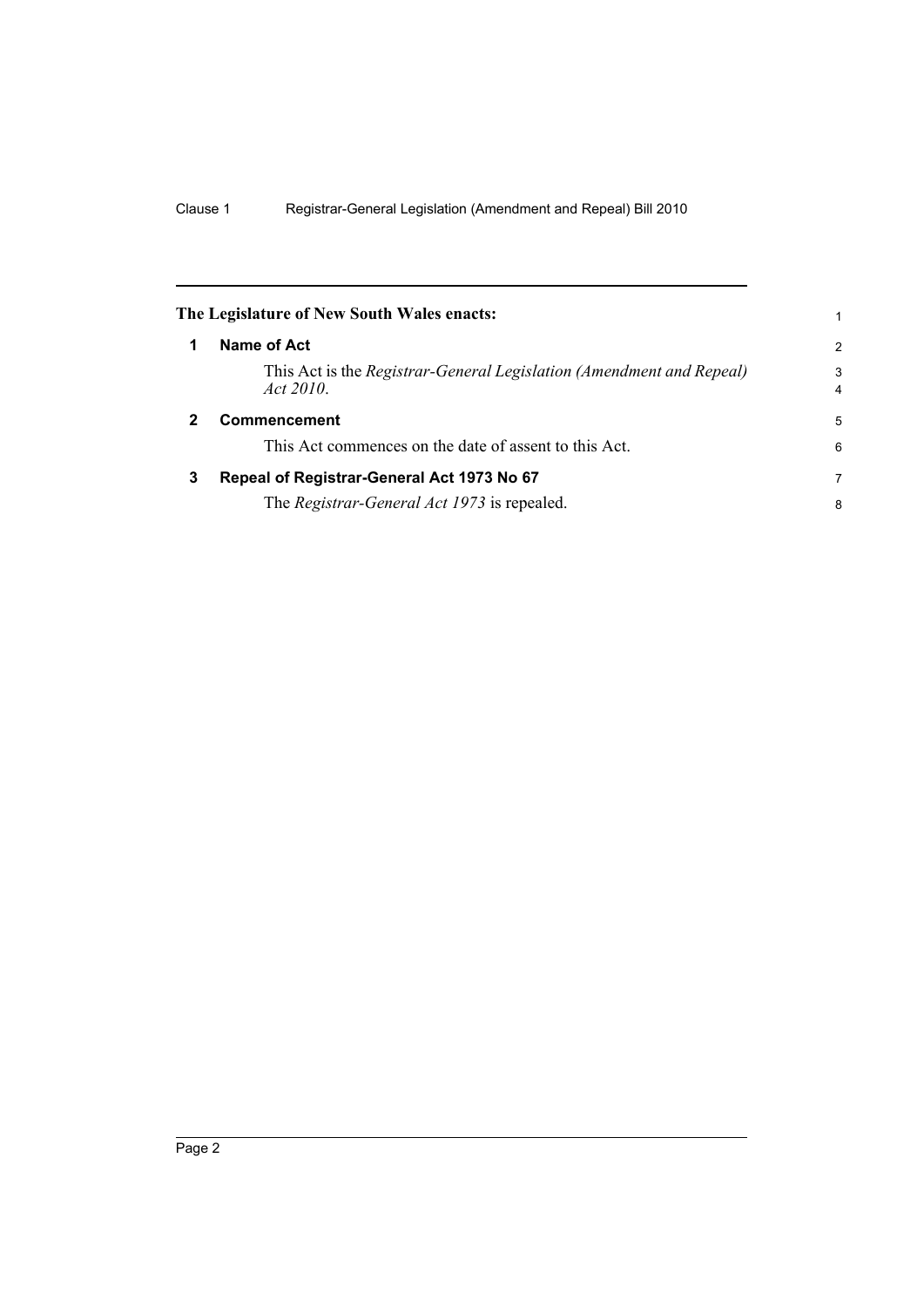Registrar-General Legislation (Amendment and Repeal) Bill 2010

Amendment of Acts Schedule 1

<span id="page-6-0"></span>

| <b>Schedule 1</b><br><b>Amendment of Acts</b><br>1 |                   |     |                                                                                                                                                                                                                                            |                      |
|----------------------------------------------------|-------------------|-----|--------------------------------------------------------------------------------------------------------------------------------------------------------------------------------------------------------------------------------------------|----------------------|
| 1.1                                                |                   |     | Interpretation Act 1987 No 15                                                                                                                                                                                                              | 2                    |
|                                                    |                   |     | Section 21 Meanings of commonly used words and expressions                                                                                                                                                                                 | 3                    |
|                                                    |                   |     | Insert in alphabetical order in section $21(1)$ :<br><b>Registrar-General</b> means the Registrar-General holding office as                                                                                                                | 4<br>5               |
|                                                    |                   |     | such under Chapter 1A of the <i>Public Sector Employment and</i><br>Management Act 2002.                                                                                                                                                   | 6<br>7               |
| 1.2                                                |                   |     | <b>Oaths Act 1900 No 20</b>                                                                                                                                                                                                                | 8                    |
|                                                    |                   |     | Section 21 Declarations in cases not specifically provided for                                                                                                                                                                             | 9                    |
|                                                    |                   |     | Omit "Any" from section 21 (1).                                                                                                                                                                                                            | 10                   |
|                                                    |                   |     | Insert instead "The Registrar-General, a Deputy Registrar-General or any".                                                                                                                                                                 | 11                   |
| 1.3                                                |                   |     | <b>Real Property Act 1900 No 25</b>                                                                                                                                                                                                        | 12                   |
|                                                    | <b>Section 4A</b> |     | 13                                                                                                                                                                                                                                         |                      |
|                                                    |                   |     | Insert after section 4:                                                                                                                                                                                                                    | 14                   |
|                                                    | 4А                |     | Registrar-General-delegation and seal of office                                                                                                                                                                                            | 15                   |
|                                                    |                   | (1) | The Registrar-General may delegate any of the powers and<br>functions of the Registrar-General under this or any other Act,<br>other than this power of delegation, to a member of staff of the<br>Land and Property Management Authority. | 16<br>17<br>18<br>19 |
|                                                    |                   | (2) | The Registrar-General is to have a seal of office that bears an<br>impression of the Arms of the State of New South Wales and has<br>inscribed in the margin the words "Registrar-General, New South<br>Wales".                            | 20<br>21<br>22<br>23 |
|                                                    |                   | (3) | An instrument or document issued by the Registrar-General or a<br>Deputy Registrar-General, acting or purporting to act under the<br>authority of any Act, is not invalid only because of:                                                 | 24<br>25<br>26       |
|                                                    |                   |     | any irregularity in the manner or time of affixing,<br>(a)<br>impressing or printing the seal of the Registrar-General to<br>or on the instrument or document, or                                                                          | 27<br>28<br>29       |
|                                                    |                   |     | a failure to affix, impress or print the seal of the<br>(b)<br>Registrar-General to or on the instrument or document.                                                                                                                      | 30<br>31             |